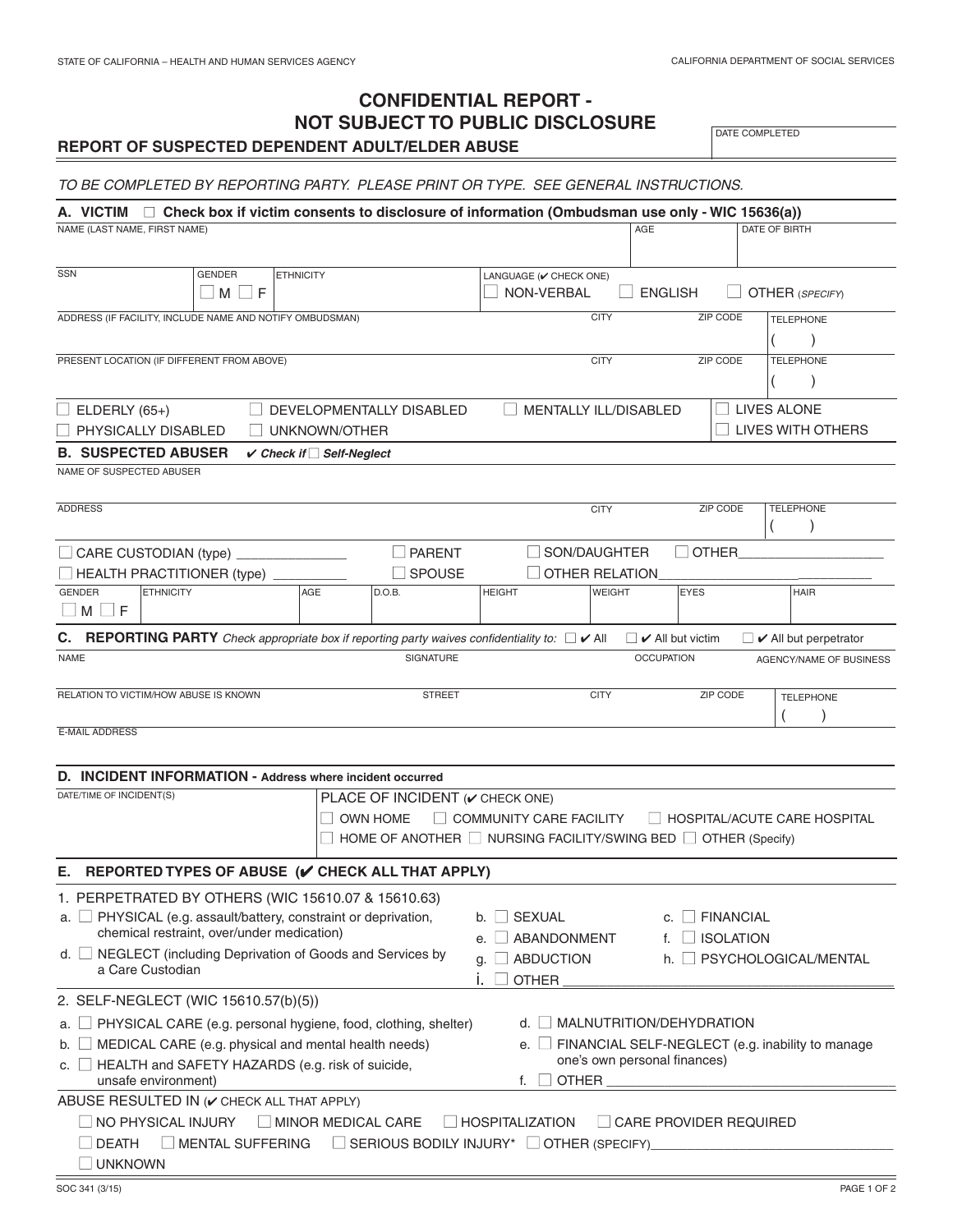| F. REPORTER'S OBSERVATIONS. BELIEFS. AND STATEMENTS BY VICTIM IF AVAILABLE. DOES ALLEGED PERPETRATOR          |
|---------------------------------------------------------------------------------------------------------------|
| STILL HAVE ACCESS TO THE VICTIM? DOES THE ALLEGATION INVOLVE A SERIOUS BODILY INJURY (see definition in       |
| section "Reporting Responsibilities and Time Frames" within the General Instructions)? PROVIDE ANY KNOWN TIME |
| FRAME (2 days, 1 week, ongoing, etc.). LIST ANY POTENTIAL DANGER FOR INVESTIGATOR (animals, weapons,          |
| communicable diseases, etc.).                                                                                 |

 $\Box$   $\checkmark$  CHECK IF MEDICAL, FINANCIAL (ACCOUNT INFORMATION, ETC.), PHOTOGRAPHS, OR OTHER SUPPLEMENTAL INFORMATION IS ATTACHED.

| G. OTHER PERSON BELIEVED TO HAVE KNOWLEDGE OF ABUSE (family, significant others, neighbors, medical providers, agencies<br>involved, etc.)                                                                                                                                                                                                              |                                                                                                                                                                                                                                        |                        |                      |                               |  |  |  |  |  |
|---------------------------------------------------------------------------------------------------------------------------------------------------------------------------------------------------------------------------------------------------------------------------------------------------------------------------------------------------------|----------------------------------------------------------------------------------------------------------------------------------------------------------------------------------------------------------------------------------------|------------------------|----------------------|-------------------------------|--|--|--|--|--|
| <b>NAME</b>                                                                                                                                                                                                                                                                                                                                             |                                                                                                                                                                                                                                        |                        |                      |                               |  |  |  |  |  |
| <b>ADDRESS</b>                                                                                                                                                                                                                                                                                                                                          |                                                                                                                                                                                                                                        |                        |                      | <b>TELEPHONE</b><br>$\lambda$ |  |  |  |  |  |
| <b>FAMILY MEMBER OR OTHER PERSON RESPONSIBLE FOR VICTIM'S CARE</b> (If unknown, list contact person)<br>н. .                                                                                                                                                                                                                                            |                                                                                                                                                                                                                                        |                        |                      |                               |  |  |  |  |  |
| <b>NAME</b>                                                                                                                                                                                                                                                                                                                                             | <b>RELATIONSHIP</b>                                                                                                                                                                                                                    |                        |                      |                               |  |  |  |  |  |
| <b>ADDRESS</b>                                                                                                                                                                                                                                                                                                                                          | <b>CITY</b>                                                                                                                                                                                                                            | ZIP CODE               |                      | <b>TELEPHONE</b>              |  |  |  |  |  |
| <b>TELEPHONE REPORT MADE TO</b><br><b>APS</b><br>□ Law Enforcement □ Local Ombudsman □<br>Calif. Dept. of State Hospitals<br>Calif. Dept. of Developmental Services                                                                                                                                                                                     |                                                                                                                                                                                                                                        |                        |                      |                               |  |  |  |  |  |
| NAME OF OFFICIAL CONTACTED BY PHONE                                                                                                                                                                                                                                                                                                                     |                                                                                                                                                                                                                                        | <b>TELEPHONE</b>       |                      | DATE/TIME                     |  |  |  |  |  |
| J. WRITTEN REPORT Enter information about the agencies receiving this report. If the abuse occurred in a LTC facility and resulted in<br>Serious Bodily Injury*, please refer to "Reporting Responsibilities and Time Frames" in the General Instructions. Do not submit report to<br>California Department of Social Services Adult Programs Division. |                                                                                                                                                                                                                                        |                        |                      |                               |  |  |  |  |  |
| <b>AGENCY NAME</b>                                                                                                                                                                                                                                                                                                                                      | ADDRESS OR FAX                                                                                                                                                                                                                         | Date Mailed            |                      | Date Faxed                    |  |  |  |  |  |
| <b>AGENCY NAME</b>                                                                                                                                                                                                                                                                                                                                      | ADDRESS OR FAX                                                                                                                                                                                                                         | Date Mailed            |                      | Date Faxed                    |  |  |  |  |  |
| <b>AGENCY NAME</b>                                                                                                                                                                                                                                                                                                                                      | ADDRESS OR FAX                                                                                                                                                                                                                         | Date Mailed            |                      | Date Faxed                    |  |  |  |  |  |
| K. RECEIVING AGENCY USE ONLY                                                                                                                                                                                                                                                                                                                            | <b>Telephone Report</b><br><b>Written Report</b>                                                                                                                                                                                       |                        |                      |                               |  |  |  |  |  |
| 1. Report Received by<br>Date/Time                                                                                                                                                                                                                                                                                                                      |                                                                                                                                                                                                                                        |                        |                      |                               |  |  |  |  |  |
| 2. Assigned<br>□ Immediate Response<br>Ten-Day Response<br>$\Box$ No Initial Response (NIR)<br>Not APS<br>Not Ombudsman<br>$\Box$ No Ten-Day (NTD)                                                                                                                                                                                                      |                                                                                                                                                                                                                                        |                        |                      |                               |  |  |  |  |  |
| Approved by                                                                                                                                                                                                                                                                                                                                             |                                                                                                                                                                                                                                        | Assigned to (optional) |                      |                               |  |  |  |  |  |
| 3. Cross-Reported to $\Box$<br>$\Box$ Calif. Dept. of Developmental Services;<br>$\Box$ Other (Specify)                                                                                                                                                                                                                                                 | CDPH-Licensing & Cert.; $\Box$ CDSS-CCL; $\Box$ Local Ombudsman; $\Box$ Bureau of Medi-Cal Fraud & Elder Abuse;<br>$\Box$ Calif. Dept. of State Hospitals; $\Box$ Law Enforcement; $\Box$ Professional Licensing Board;<br>$\Box$ APS: |                        | Date of Cross-Report |                               |  |  |  |  |  |
| 4. APS/Ombudsman/Law Enforcement Case File Number                                                                                                                                                                                                                                                                                                       |                                                                                                                                                                                                                                        |                        |                      |                               |  |  |  |  |  |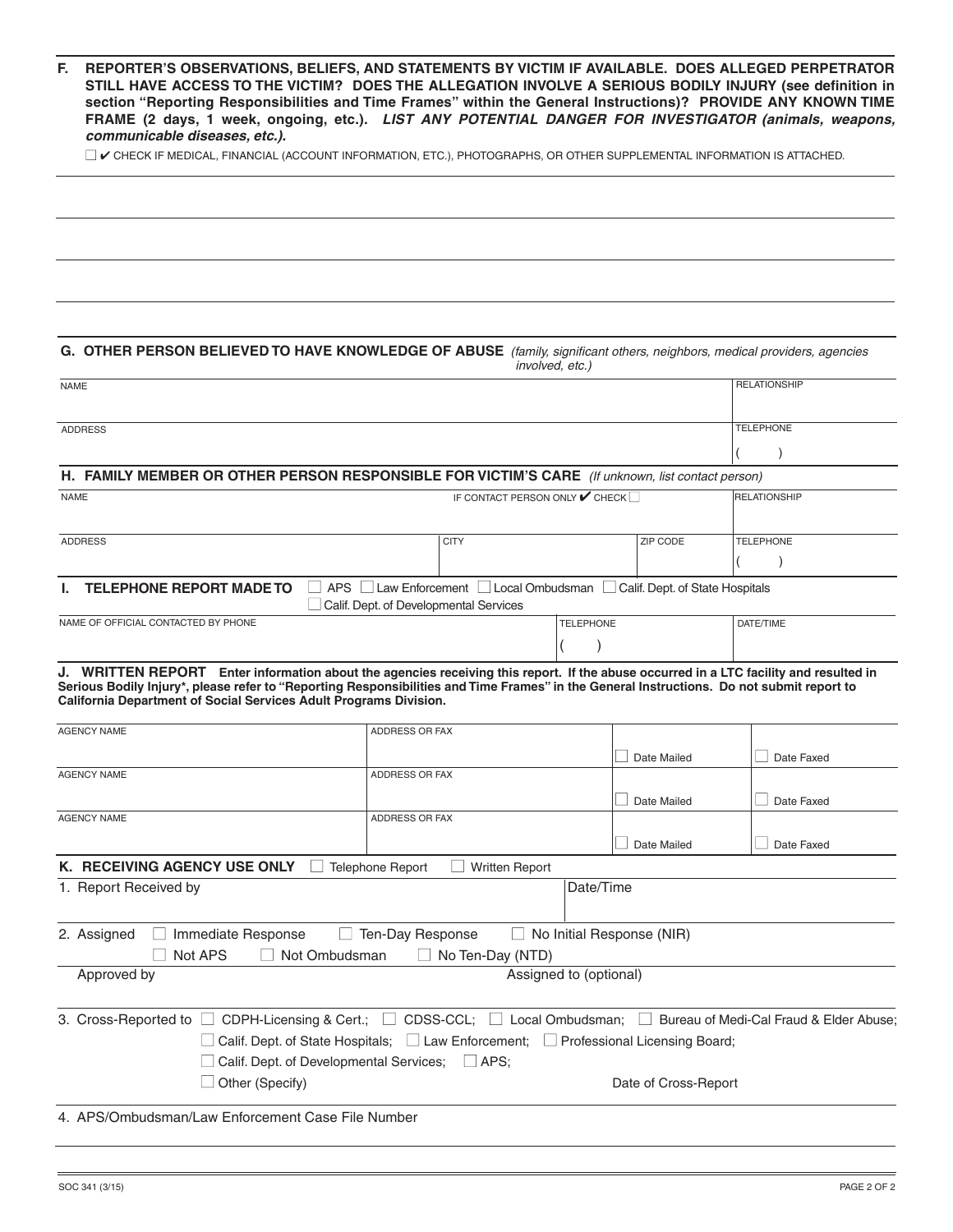# **REPORT OF SUSPECTED DEPENDENT ADULT/ELDER ABUSE GENERAL INSTRUCTIONS**

## **PURPOSE OF FORM**

This form, as adopted by the California Department of Social Services (CDSS), is required under Welfare and Institutions Code (WIC) Sections 15630 and 15658(a)(1). This form documents the information given by the reporting party on the suspected incident of abuse or neglect of an elder or dependent adult. **Abuse** means any treatment with resulting physical harm, pain, or mental suffering or the deprivation by a care custodian of goods or services that are necessary to avoid physical harm or mental suffering. **Neglect** means the negligent failure of an elder or dependent adult or of any person having the care or custody of an elder or a dependent adult to exercise that degree of self-care or care that a reasonable person in a like position would exercise. **Elder** means any person residing in this state who is 65 years of age or older (WIC Section 15610.27). **Dependent Adult** means any person residing in this state, between the ages of 18 and 64, who has physical or mental limitations that restrict his or her ability to carry out normal activities or to protect his or her rights including, but not limited to, persons who have physical or developmental disabilities or whose physical or mental abilities have diminished because of age (WIC Section 15610.23). Dependent adult includes any person between the ages of 18 and 64 who is admitted as an inpatient to a 24-hour health facility (defined in the Health and Safety Code Sections 1250, 1250.2, and 1250.3).

## **COMPLETION OF THE FORM**

- 1. This form may be used by the receiving agency to record information through a telephone report of suspected dependent adult/elder abuse.
- 2. If any item of information is unknown, enter "unknown."
- 3. Item A: Check box to indicate if the victim waives confidentiality.
- 4. Item C: Check box if the reporting party waives confidentiality. Please note that mandated reporters are required to disclose their names, however, non-mandated reporters may report anonymously.

## **REPORTING RESPONSIBILITIES AND TIME FRAMES:**

Any mandated reporter, who in his or her professional capacity, or within the scope of his or her employment, has observed or has knowledge of an incident that reasonably appears to be abuse or neglect, or is told by an elder or dependent adult that he or she has experienced behavior constituting abuse or neglect, or reasonably suspects that abuse or neglect has occurred, shall complete this form for each report of known or suspected instance of abuse (physical abuse, sexual abuse, financial abuse, abduction, neglect (self-neglect), isolation, and abandonment) involving an elder or dependent adult.

\***Serious bodily injury** means an injury involving extreme physical pain, substantial risk of death, or protracted loss or impairment of function of a bodily member, organ or of mental faculty, or requiring medical intervention, including, but not limited to, hospitalization, surgery, or physical rehabilitation (WIC Section 15610.67).

Reporting shall be completed as follows:

- If the abuse occurred in a Long-Term Care (LTC) facility (as defined in WIC Section 15610.47) and resulted in serious bodily injury, report by telephone to the local law enforcement agency immediately and no later than two (2) hours after observing, obtaining knowledge of, or suspecting physical abuse. Send the written report to the local law enforcement agency, the local Long-Term Care Ombudsman Program (LTCOP), and the appropriate licensing agency (for long-term health care facilities, the California Department of Public Health; for community care facilities, the California Department of Social Services) within two (2) hours of observing, obtaining knowledge of, or suspecting physical abuse.
- If the abuse occurred in a LTC facility, was physical abuse, but did not result in serious bodily injury, report by telephone to the local law enforcement agency within 24 hours of observing, obtaining knowledge of, or suspecting physical abuse. Send the written report to the local law enforcement agency, the local LTCOP, and the appropriate licensing agency (for long-term health care facilities, the California Department of Public Health; for community care facilities, the California Department of Social Services) within 24 hours of observing, obtaining knowledge of, or suspecting physical abuse.
- If the abuse occurred in a LTC facility, was physical abuse, did not result in serious bodily injury, and was perpetrated by a resident with a physician's diagnosis of dementia, report by telephone to the local law enforcement agency or the local LTCOP, immediately or as soon as practicably possible. Follow by sending the written report to the LTCOP or the local law enforcement agency within 24 hours of observing, obtaining knowledge of, or suspecting physical abuse.
- If the abuse occurred in a LTC facility, was abuse other than physical abuse, report by telephone to the LTCOP or the law enforcement agency immediately or as soon as practicably possible. Follow by sending the written report to the local law enforcement agency or the LTCOP within two working days.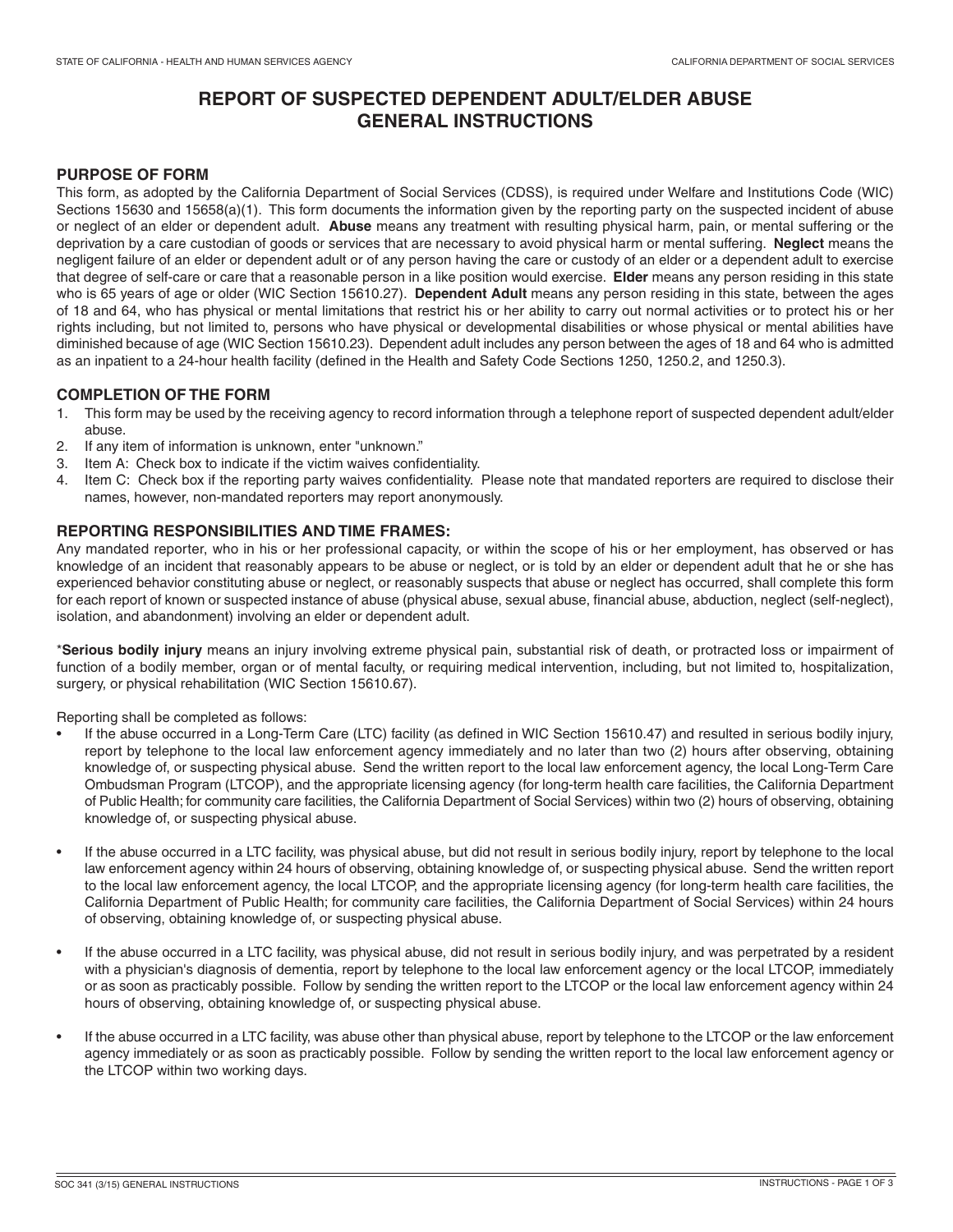- If the abuse occurred in a state mental hospital or a state developmental center, mandated reporters shall report by telephone or through a confidential Internet reporting tool (established in WIC Section 15658) immediately or as soon as practicably possible and submit the report within two (2) working days of making the telephone report to the responsible agency as identified below:
	- If the abuse occurred in a State Mental Hospital, report to the local law enforcement agency or the California Department of State Hospitals.
	- If the abuse occurred in a State Developmental Center, report to the local law enforcement agency or to the California Department of Developmental Services.
- For all other abuse, mandated reporters shall report by telephone or through a confidential Internet reporting tool to the adult protective services agency or the local law enforcement agency immediately or as soon as practicably possible. If reported by telephone, a written or an Internet report shall be sent to adult protective services or law enforcement within two working days.

# **REPORTING PARTY DEFINITIONS**

**Mandated Reporter** (WIC Section 15630 (a)) Any person who has assumed full or intermittent responsibility for care or custody of an elder or dependent adult, whether or not that person receives compensation, including administrators, supervisors, and any licensed staff of a public or private facility that provides care or services for elder or dependent adults, or any elder or dependent adult care custodian, health practitioner, clergy member, or employee of a county adult protective services agency or a local law enforcement agency, is a mandated reporter.

**Care Custodian** (WIC Section 15610.17) means an administrator or an employee of any of the following public or private facilities or agencies, or persons providing are or services for elders or dependent adults, including members of the support staff and maintenance staff: (a) Twenty-four hour health facilities, as defined in Sections 1250, 1250.2, and 1250.3 of the Health and Safety Code; (b) Clinics; (c) Home health agencies; (d) Agencies providing publicly funded in-home supportive services, nutrition services, or other home and community-based support services; (e) Adult day health care centers and adult day care; (f) Secondary schools that serve 18- to 22 year-old dependent adults and postsecondary educational institutions that serve dependent adults or elders; (g) Independent living centers; (h) Camps; (i) Alzheimer's Disease Day Care Resource Centers; (j) Community care facilities, as defined in Section 1502 of the Health and Safety Code, and residential care facilities for the elderly, as defined in Section 1569.2 of the Health and Safety Code; (k) Respite care facilities; (l) Foster homes; (m) Vocational rehabilitation facilities and work activity centers; (n) Designated area agencies on aging; (o) Regional centers for persons with developmental disabilities; (p) State Department of Social Services and State Department of Health Services licensing divisions; (q) County welfare departments; (r) Offices of patients' rights advocates and clients' rights advocates, including attorneys; (s) The Office of the State Long-Term Care Ombudsman; (t) Offices of public conservators, public guardians, and court investigators; (u) Any protection or advocacy agency or entity that is designated by the Governor to fulfill the requirements and assurances of the following: (1) The federal Developmental Disabilities Assistance and Bill of Rights Act of 2000, contained in Chapter 144 (commencing with Section 15001) of Title 42 of the United States Code, for protection and advocacy of the rights of persons with developmental disabilities; or (2) The Protection and Advocacy for the Mentally Ill Individuals Act of 1986, as amended, contained in Chapter 114 (commencing with Section 10801) of Title 42 of the United States Code, for the protection and advocacy of the rights of persons with mental illness; (v) Humane societies and animal control agencies; (w) Fire departments; (x) Offices of environmental health and building code enforcement; or (y) Any other protective, public, sectarian, mental health, or private assistance or advocacy agency or person providing health services or social services to elders or dependent adults.

**Health Practitioner** (WIC Section 15610.37) means a physician and surgeon, psychiatrist, psychologist, dentist, resident, intern, podiatrist, chiropractor, licensed nurse, dental hygienist, licensed clinical social worker or associate clinical social worker, marriage, family, and child counselor, or any other person who is currently licensed under Division 2 (commencing with Section 500) of the Business and Professions Code, any emergency medical technician I or II, paramedic, or person certified pursuant to Division 2.5 (commencing with Section 1797) of the Health and Safety Code, a psychological assistant registered pursuant to Section 2913 of the Business and Professions Code, a marriage, family, and child counselor trainee, as defined in subdivision (c) of Section 4980.03 of the Business and Professions Code, or an unlicensed marriage, family, and child counselor intern registered under Section 4980.44 of the Business and Professions Code, state or county public health or social service employee who treats an elder or a dependent adult for any condition, or a coroner.

Any officer and/or employee of a financial institution is a mandated reporter of suspected financial abuse and shall report suspected financial abuse of an elder or dependent adult on form SOC 342, "Report of Suspected Dependent Adult/Elder Financial Abuse".

#### **MULTIPLE REPORTERS**

When two or more mandated reporters are jointly knowledgeable of a suspected instance of abuse of a dependent adult or elder, and when there is agreement among them, the telephone report may be made by one member of the group. Also, a single written report may be completed by that member of the group. Any person of that group, who believes the report was not submitted, shall submit the report.